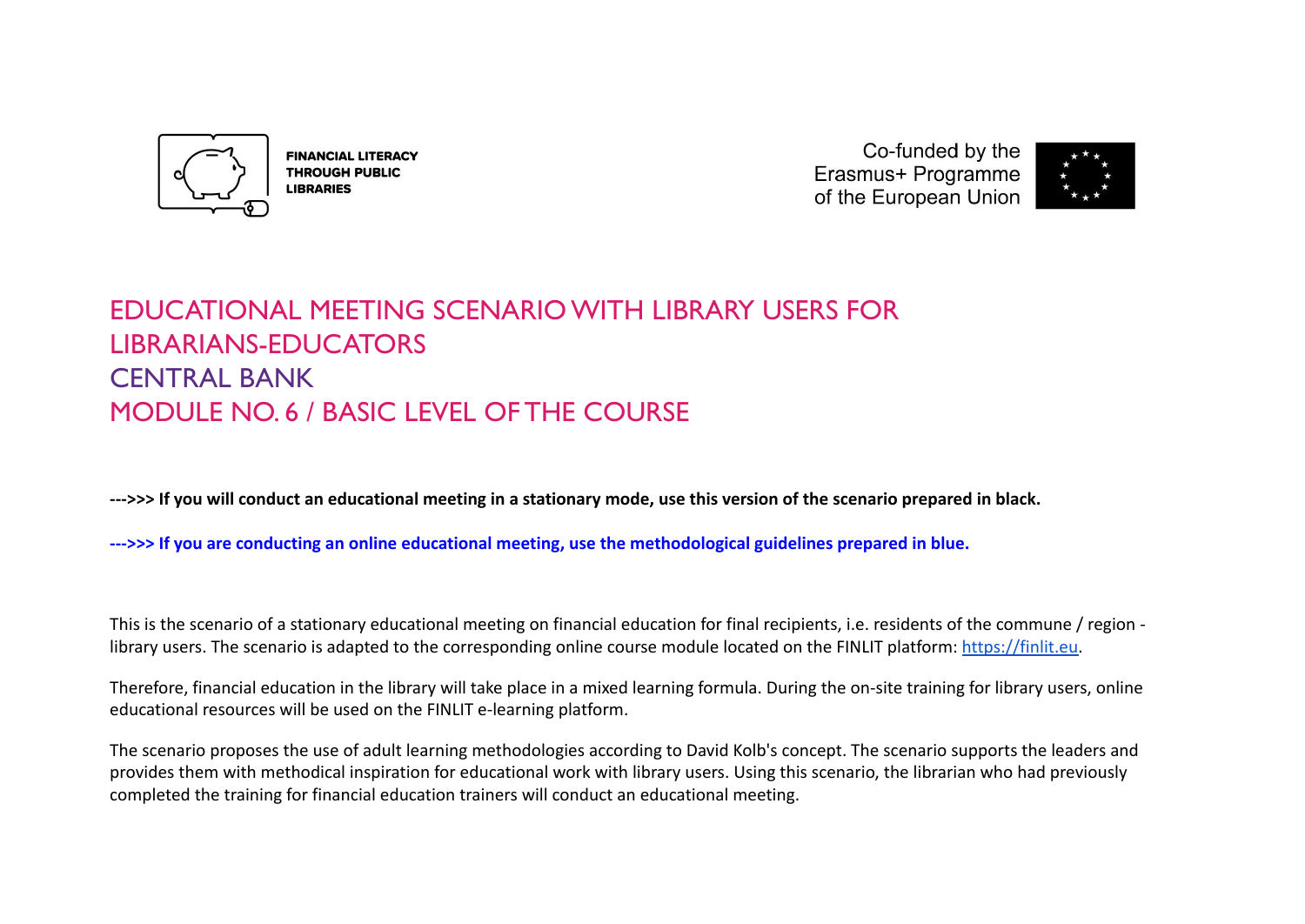

As an online meeting leader, use the functionality of your chosen remote working platform to guide your course participants through the training content of the module. Participants will also be able to perform specific activities stationary at their place of stay during the online meeting (i.e. they will be able to perform short tasks on their own according to the instructions given by the teacher, e.g. "write some of your associations with the central bank on a piece of paper and read your answers to other participants course ").

Participants will also take part in various online activities proposed by the trainer, such as speaking in front of the camera, asking questions, commenting / answering in a chat, participating in surveys, working in virtual rooms, performing short tasks alone or in a group. During the online training, educational materials and short exercises from the course screens on the e-learning platform of the FINLIT project will be used.

# Caution:

The stages of the educational meeting are planned for a few hours. It may be too long for one educational meeting with the residents. You can choose from among the substantive stages of the meeting and decide which stages you will eventually complete during an educational meeting with a group of participants. It all depends on the specificity of the age group of students and their personal needs in terms of knowledge contained in the module and interest in the subject.

Remember, however, that if you decide to carry out a selected stage of the educational meeting - make sure to guide participants through the entire activity described in this stage (do not shorten a given stage of the meeting and do not select only individual parts from it!).

Try to complete all 4 stages of the Kolb cycle, such as: experience, reflection, knowledge / theory and application / implementation) described in the script. It is important that the goal of a given stage of the meeting that you carry out with the participants is achieved while maintaining the principle of adult learning in accordance with the Kolb cycle proposed in the scenario.

After selecting the stages of the meeting that you plan to carry out with the participants, do not forget to plan two breaks (15 minutes each) between each stage of the meeting.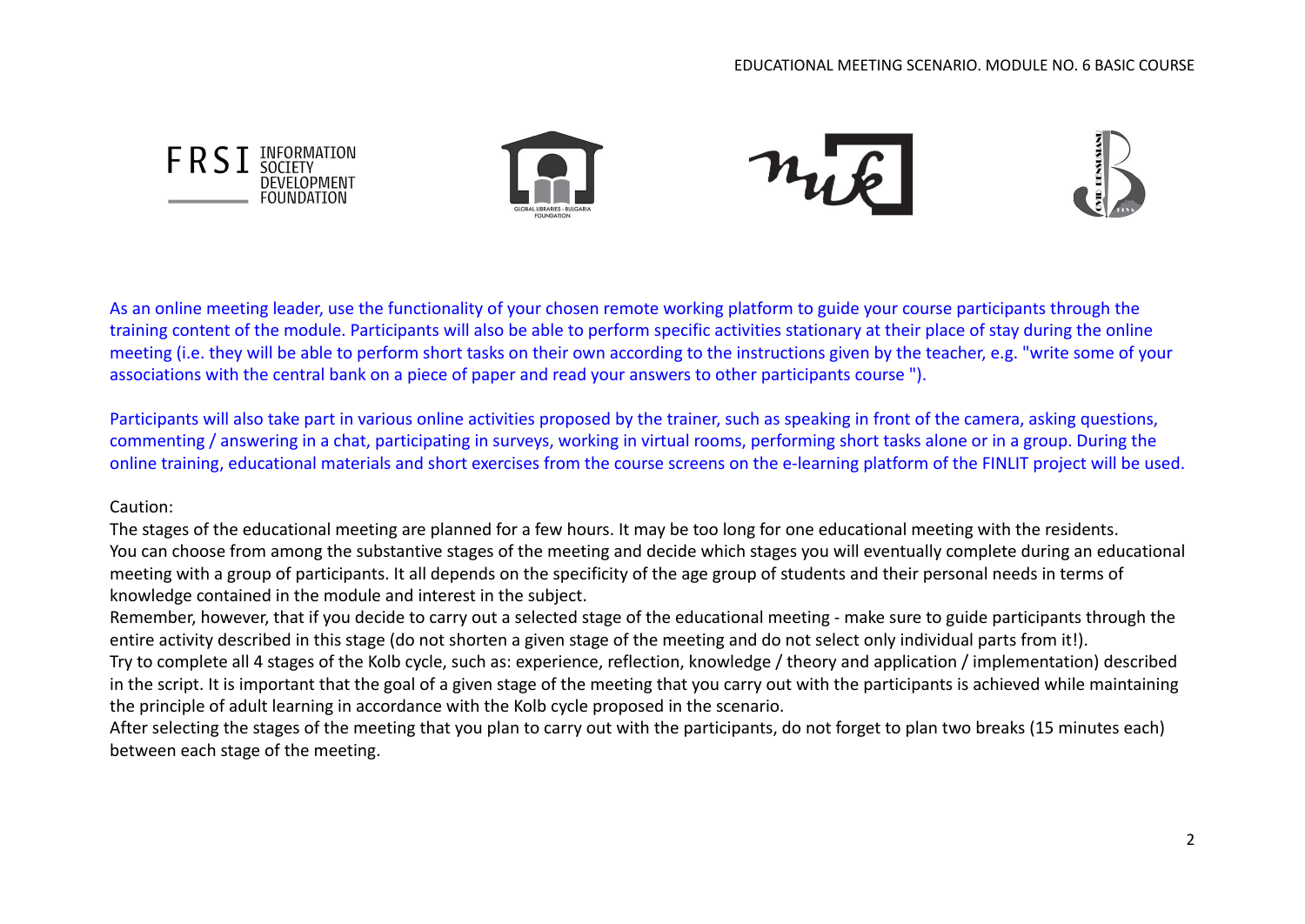# **TITLE OF THE EDUCATIONAL MEETING**

CENTRAL BANK

# **EDUCATIONAL GOALS OF THE MEETING**

- 1. Understanding the essence and purpose of the functioning of the central bank.
- 2. Understanding the difference between issuing money and making it physically.
- 3. Understanding the inflation phenomenon in the economy and the need to maintain the stability of money.
- 4. Understand how the central bank operates interest rates and how it affects each of us and the entire economy.

# **STAGES OF THE MEETING**

- STAGE 1 (about 15 min.) Welcome the participants. Presentation of the project, goals and rules of the meeting.
- STAGE 2 (about 60 min.) Briefly about the central bank
- STAGE 3 (about 30 min.) Issue of money
- STAGE 4 (about 40 min.) Inflation and stability of money
- STAGE 5 (about 30 min.) Central bank interest rates
- STAGE 6 (about 5 min.) Summary and conclusion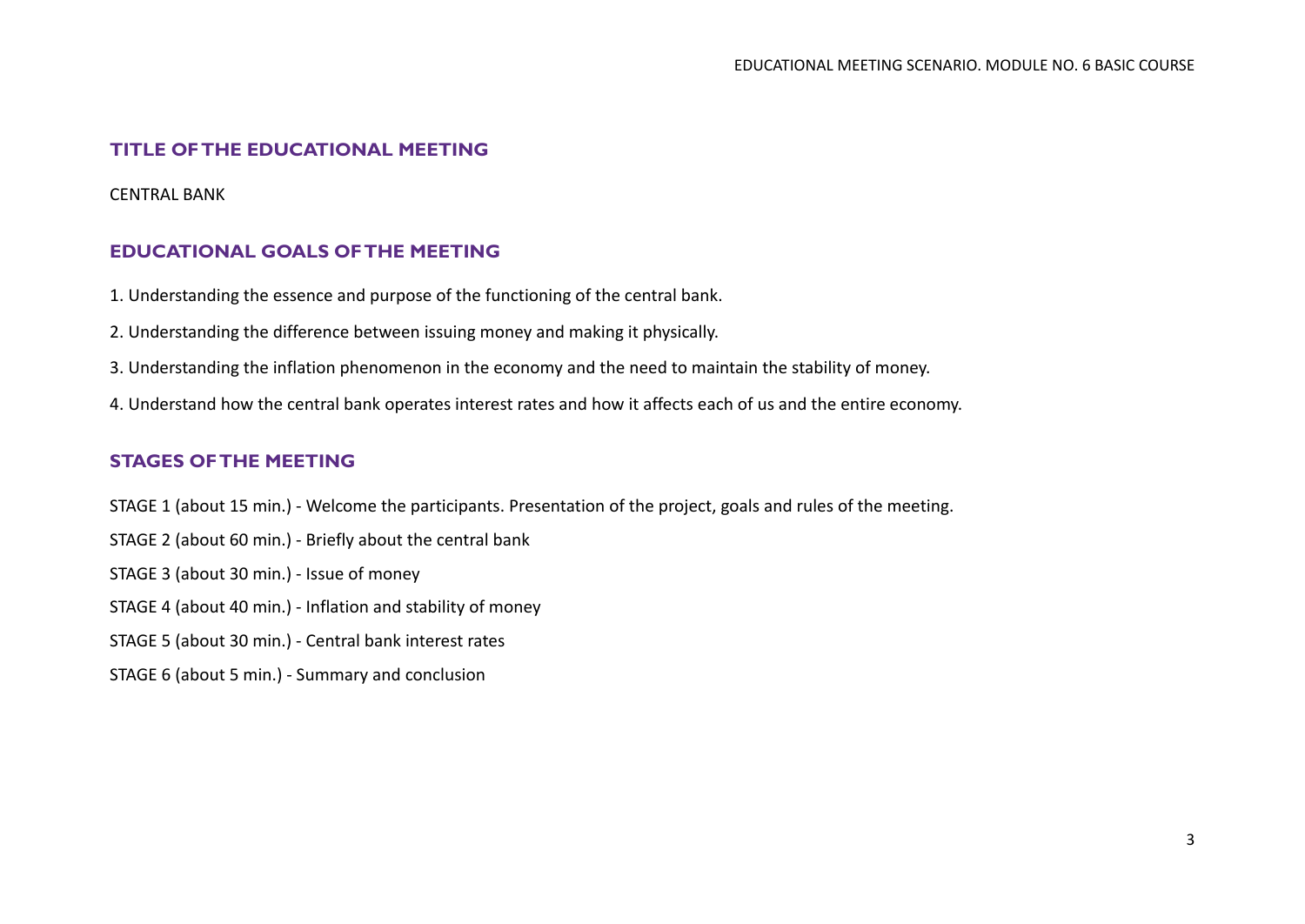# **STEP-BY-STEP DESCRIPTION OF THE EDUCATIONAL MEETING**

# **STAGE 1**

1.1 Name of the stage: Welcome the participants. Presentation of the project, goals and rules of the meeting.

1.2 Educational purpose of the stage:

a) getting to know each other of the participants of the educational meeting

b) integration of participants and invitation to the first joint activity

c) presentation of the topics and goals of the educational meeting

1.3 Organizational issues:

1.3.1 Planned time for activity: 15 min.

1.3.2 No. of screens in an online course: no course screens.

1.3.3 Required materials to conduct the educational meeting: flipchart, large sheet of paper.

1.4 Activity (description and additional comments):

1.4.1 Introduce yourself, and then, in order to integrate the group, conduct one of the proposed integration games:

#### Game no.1

Integration of the group in which the participants know each other and the group that does not know each other. Group of 3–30 people. Ask the group to stand in a circle. Then ask each participant to name the four words (things / features / colors / animals) that best describe him/ her (e.g. pot, hardworking, yellow, elephant).

# Game no. 2

Integration of the group in which the participants know each other and the group that does not know each other. A group of up to 10 people. Prepare coins with different dates of putting them into circulation (from the last 5-10 years). Distribute one coin to the participants, and then ask them to share in 2-3 sentences what has happened in that year in their lives.

Suggest a short exercise taking into account the technological mobility of the participants:

(1) on the online whiteboard - participants write their name in color and attach a symbol using the available tools of the whiteboard or

(2) write in chat - give their name along with the character trait, starting with the first letter of the name, eg Ania - ambitious, Emil- eloquent.

1.4.2 Briefly introduce the participants to the project, its topic and objectives of the meeting.

Access the initial screens of the online course with a description of the objectives and structure of the course by sharing your screen (Share Screen).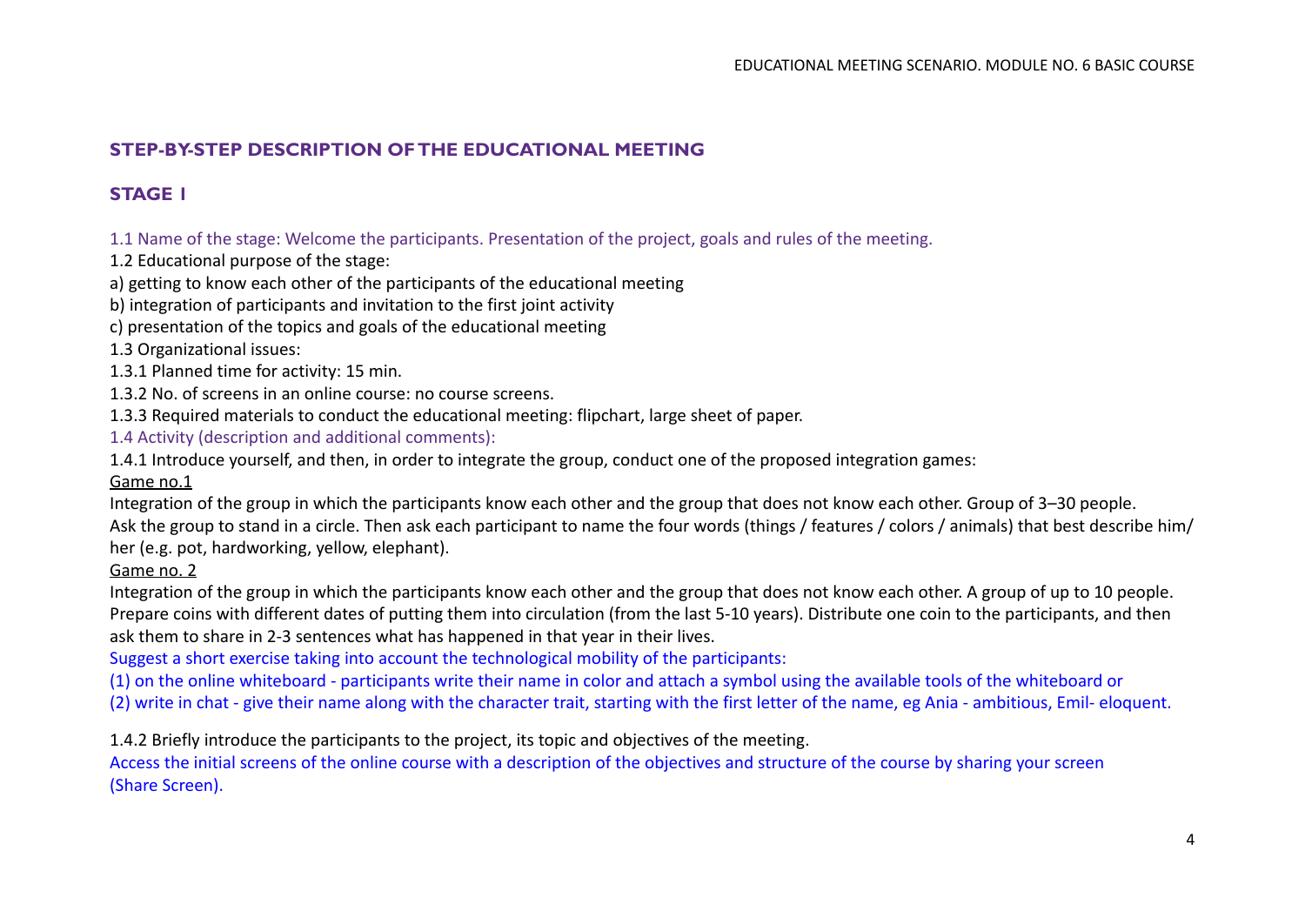Offer the participants to write down a "contract" for the classes - rules to which everyone is committed.

Ask them to propose rules that will allow you to spend your meeting time well and effectively.

On a large worksheet, write down the rules everyone agrees to.

Sample contract content:

1. We speak by name.

2. We are polite to each other.

3. Everyone has the right to express their own opinion.

4. We listen to each other, we don't interrupt each other.

5. If we criticize, it is the opinions, not the people who expressed them.

Prepare a sample contract with a group for an online meeting and display (Share Screen function). Then ask if participants agree with the rules or if they have their own suggestions.

# **STAGE 2**

2.1 Name of the stage: Briefly about the central bank.

2.2 Educational purpose of the stage:

a) understanding the essence and purpose of the functioning of the central bank

2.3 Organizational issues:

2.3.1 Planned time for activity: 60 min.

2.3.2 No. slides in an online course: chapter no. 1 of the course.

2.3.3 Required materials to conduct the educational meeting: computer, projector.

2.4 Stages of the Kolb cycle (description and *additional comments*)

#### **2.4.1 Experience**

Ask everyone to try to answer the questions:

- What are the main goals of the central bank in your opinion?

- How are the actions of the central bank felt by the proverbial Kowalski?

Choose and offer participants one of the applications to ask questions and collect answers: Jamboard virtual flipchart or quick poll in Mentimeter. Before that, you, as the instructor, have to prepare these applications and send the link to the participants, e.g. via chat.

#### **2.4.2 Reflection**

If there are any bank targets, ask: Are these goals important and why? Recall the concept of central bank independence. Think if you have heard about this concept, why is it so important, how can it translate into goals that the bank is pursuing? Suggest a discussion in the group forum. Give the participants a voice, encourage them to speak.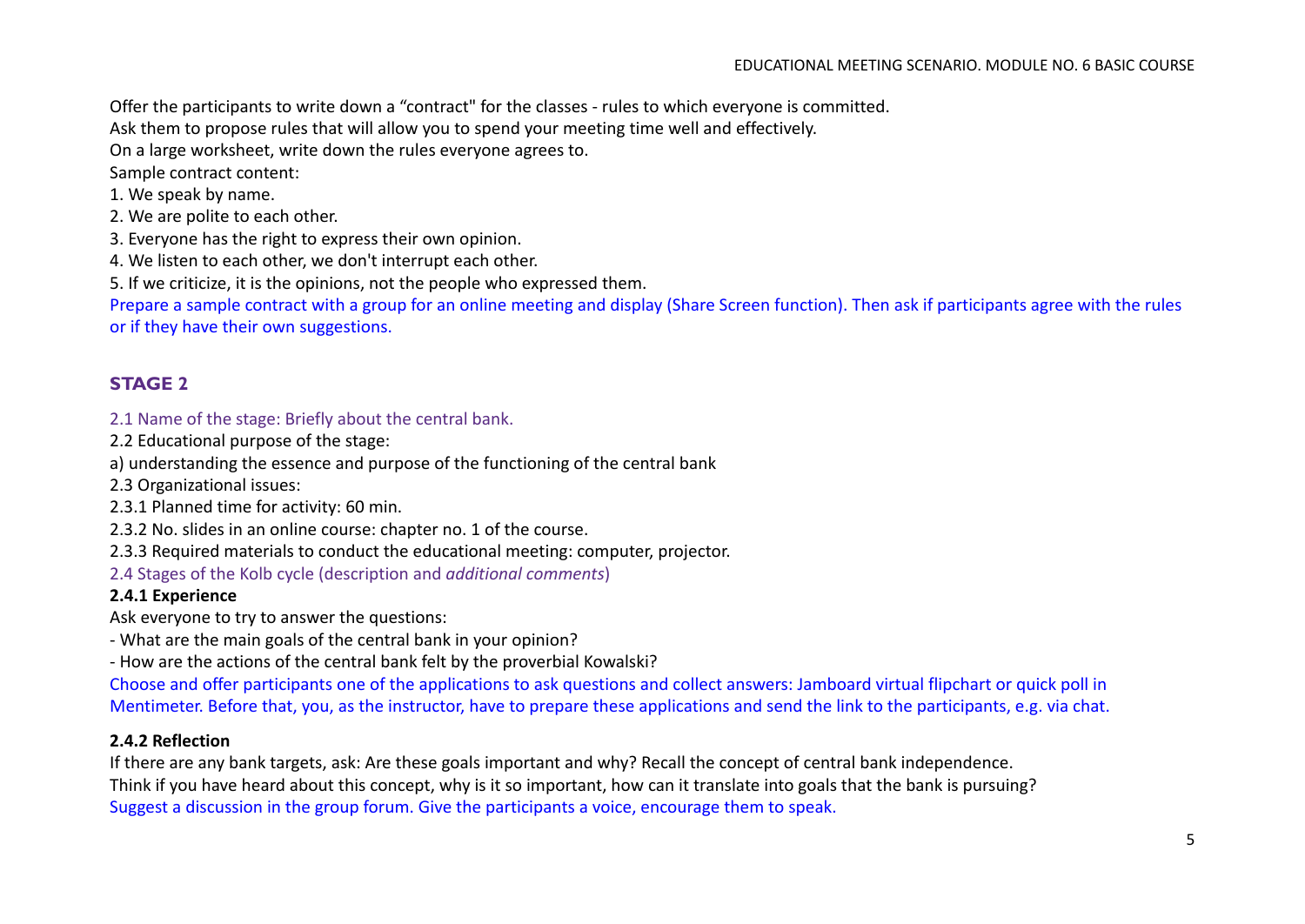#### **2.4.3 Knowledge/theory**

Ask participants to complete the online course through the initial course screens with basic information about the central bank. Then ask participants to take any banknote (if they have one) from their wallet and look for the following text: "Banknotes issued by the National Bank of Poland are legal tender in Poland''. Ask if it would be convenient if everyone the poviat / district / voivodeship produced its own banknotes and coins that can only be paid in a small area. Ask for examples of the concrete impact of the NBP's activities on the daily affairs of many citizens and companies.

You can propose the same actions to participants in an online meeting. The questions asked can be answered by the camera (people willing).

#### **2.4.4 Application/deployment**

Prepare a 4-column table for a flipchart / blackboard. Title your columns activity, small, medium, large.

Then add a few lines with your daily activities, e.g .:

- payment in cash in the store,

- cost of a medical visit,

- transfer of charges for electricity/ water,

- going on a trip abroad,

- cost of the mortgage.

Start a discussion with the group whether a given activity / activity / activity of NBP is influenced by small, medium or large.

Complete the table on a regular basis.

Suggested answers:

- Payment in cash in the store - large. Without NBP there would be no commonly accepted cash. The value of banknotes and coins results only from the agreement between citizens and the NBP and the guarantees given by the NBP that anyone who has the appropriate "NBP paper" with the inscription "PLN 100" can buy goods and services for PLN 100, despite the fact that the "paper" (a banknote as preprinted paper) itself is worth much less.

- Cost of a medical visit - small. The NBP's policy on economic impact will affect the prices of everything (including the prices of medical appointments), but this is a direct impact.

- Transfer of charges for electricity / water - large. Thanks to the NBP, there is an electronic payment system (transfers) that is trusted by both the sender and the recipient, although they cannot see the money being transferred and it is not possible to check how it works.

- Going on a trip abroad - big. The activities of the NBP in many respects affect the stability of the economy and interest rates, and thus also the interest in buying (or wanting to get rid of) our currency. This in turn causes the price of the currency to rise / fall, respectively. The increase in the price of the zloty means that holidays abroad are taking place cheaper, and in decline - they get more expensive. In addition, we often pay abroad with cards, the correct operation of which is supervised by the National Bank of Poland.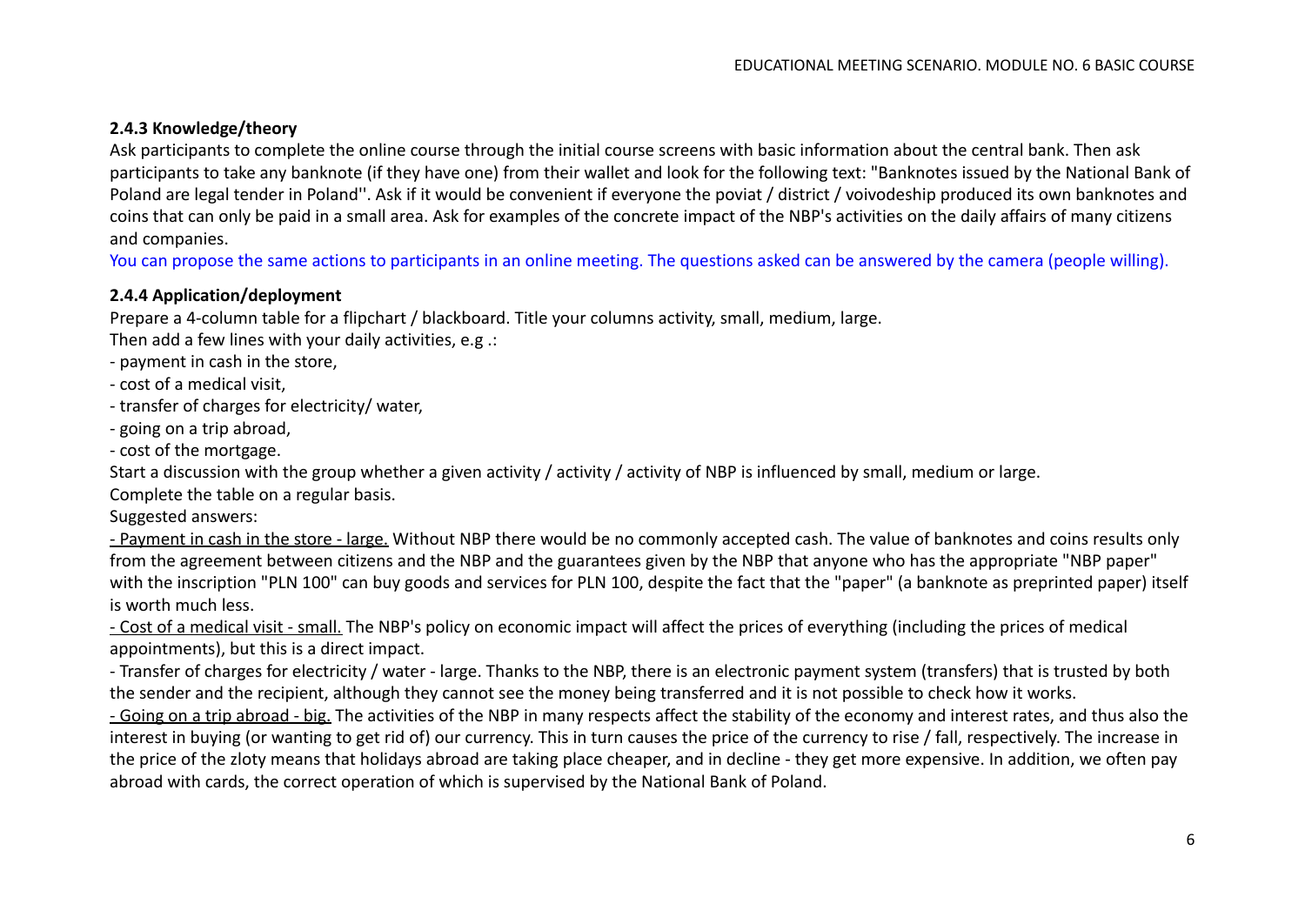- Mortgage cost - average. The NBP sets the interest rates at which banks borrow funds, and also - thanks to open market operations - calms down or stimulates the economy. All this affects the amount of long-term floating rate loans, although these changes are not large. As a result, the installment to be repaid can increase / decrease by a few / several percent (e.g. from PLN 1,300 to PLN 1,400). Summarizing the exercise, show how the politics and activities of the central bank actually have a strong impact on everyday life. How much we are unaware that the central bank is the regulator of so many important issues of our functioning in the economy and society.

Prepare the same exercise in the Etherpad application and send the participants a link to the document.

In Etherpad, enter the following content:

Consider the influence of the NBP (small, medium or large) on the following activities.

- Payment in cash at the store
- Covering the cost of a medical visit
- Transfer of charges for electricity / water
- Going on a trip abroad
- Payment of the cost of the mortgage

Then enter one of the possibilities (small, medium or large) for each of the following steps. Prepare an oral justification. Use the suggested responses as needed and in addition to participants' comments.

# **STAGE 3**

# 3.1 Name of the stage: Issue of money.

3.2 Educational purpose of the stage:

a) Getting to know the concept and process of money issues.

3.3 Organizational issues:

3.3.1 Planned time for activity: 30 min.

3.3.2 No. slides in an online course: chapter no. 2 of the course.

3.3.3 Required materials to conduct the educational meeting: computer, projektor, flipchart, blackboard.

3.4 Stages of the Kolb cycle (description and additional comments):

# **3.4.1 Experience**

Ask participants to search the Internet for information on what is issuing money.

Participants independently search for information on the web.

# **3.4.2 Reflection**

Ask if anyone can explain the bank's operating principle in a few words. What's the easiest way to do this?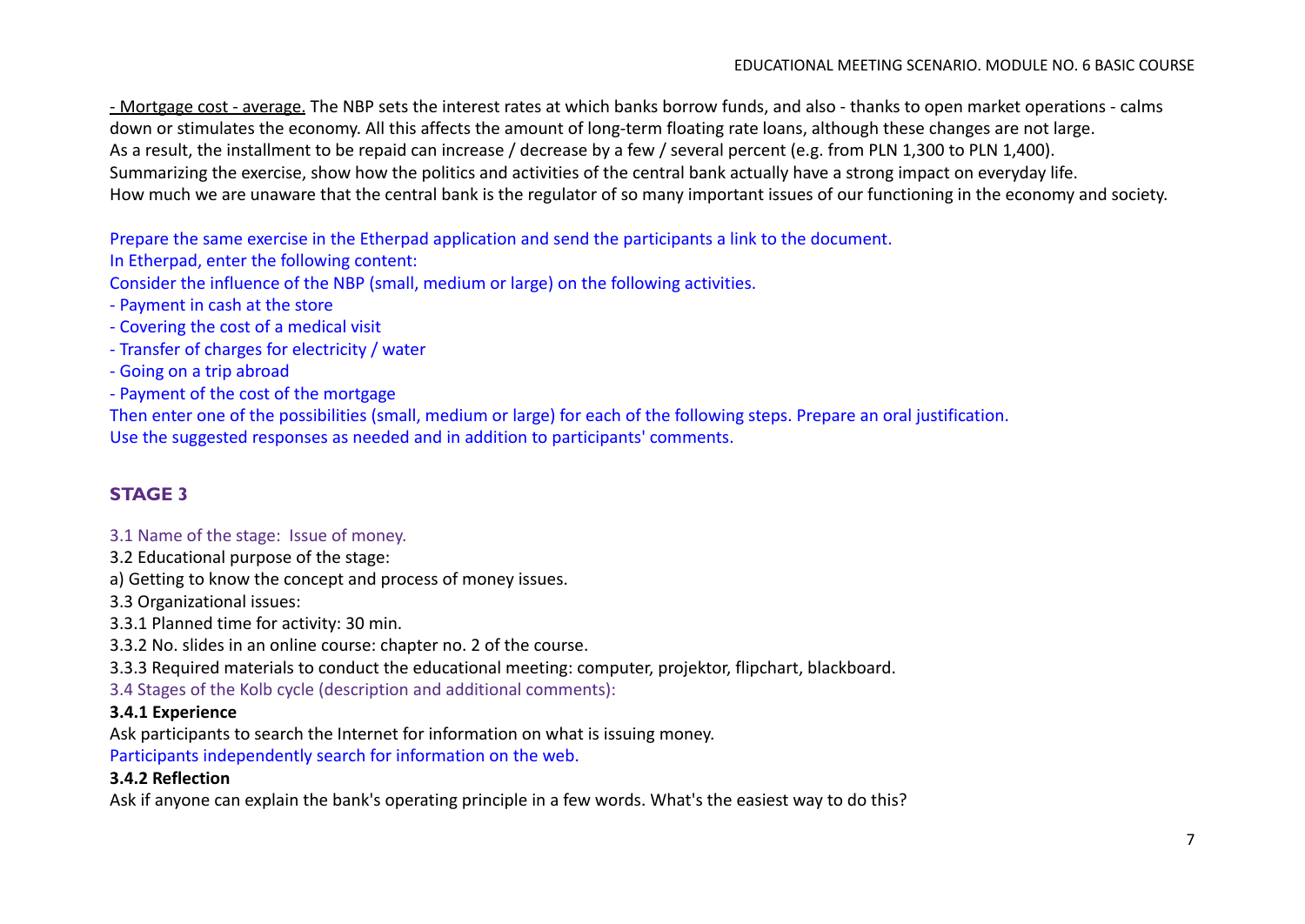You can suggest trying to view the bank as a regular store.

- What can you buy in it?

- Who is the bank's supplier and who is the recipient?

*The answers to the questions are included in the online course.*

Ask questions to participants via the Mentimeter quick poll or in chat (e.g. for a digitally less fit group).

If you choose the Mentimeter application, you need to prepare it in advance and provide the survey code.

#### **3.4.3 Knowledge/theory**

When displaying the appropriate course screen, ask participants if they know how much it costs to produce banknotes and coins in Poland. Explain that these costs are several hundred million zlotys a year. Ask if they think it is money well spent, and if there are any other costs to the economy in using cash. Expect responses related to escorting, storage at store cash desks, counterfeit costs, losing money, manufacturing and securing ATMs, etc. Ask if it would not be a good idea to give up cash. Then, ask to read all of the course screens in chapter 2. Offer an online interview. You can read the content of the module together. Share the course screens (Share Screen function) and invite willing participants to read the content on role screens (e.g. one screen for one person).

#### **3.4.4 Application/deployment**

Encourage participants to browse the NBP website dedicated to banknotes and coins.

*If your time is lavish, you can suggest a conversation about coin collecting. Maybe some of the participants have experience in this?* Show the page to the participants, get them interested in the subject. ask if there are any numismatist enthusiasts at the meeting

# **STAGE 4**

4.1 Name of the stage: Inflation and stability of money.

4.2 Educational purpose of the stage:

a) Understanding the inflation phenomenon in the economy and the need to maintain money stability.

4.3 Organizational issues:

4.3.1 Planned time for activity: 40 min.

4.3.2 No. slides in an online course: chapter no. 3 of the course.

4.3.3 Required materials to conduct the educational meeting: computer, projektor, flipchart, blackboard.

4.4 Stages of the Kolb cycle (description and additional comments):

#### **4.4.1 Experience**

Offer the participants to watch a film about money stability together (material prepared by the NBP). You can find the link to the movie on the kuru screen or in the supplementary materials.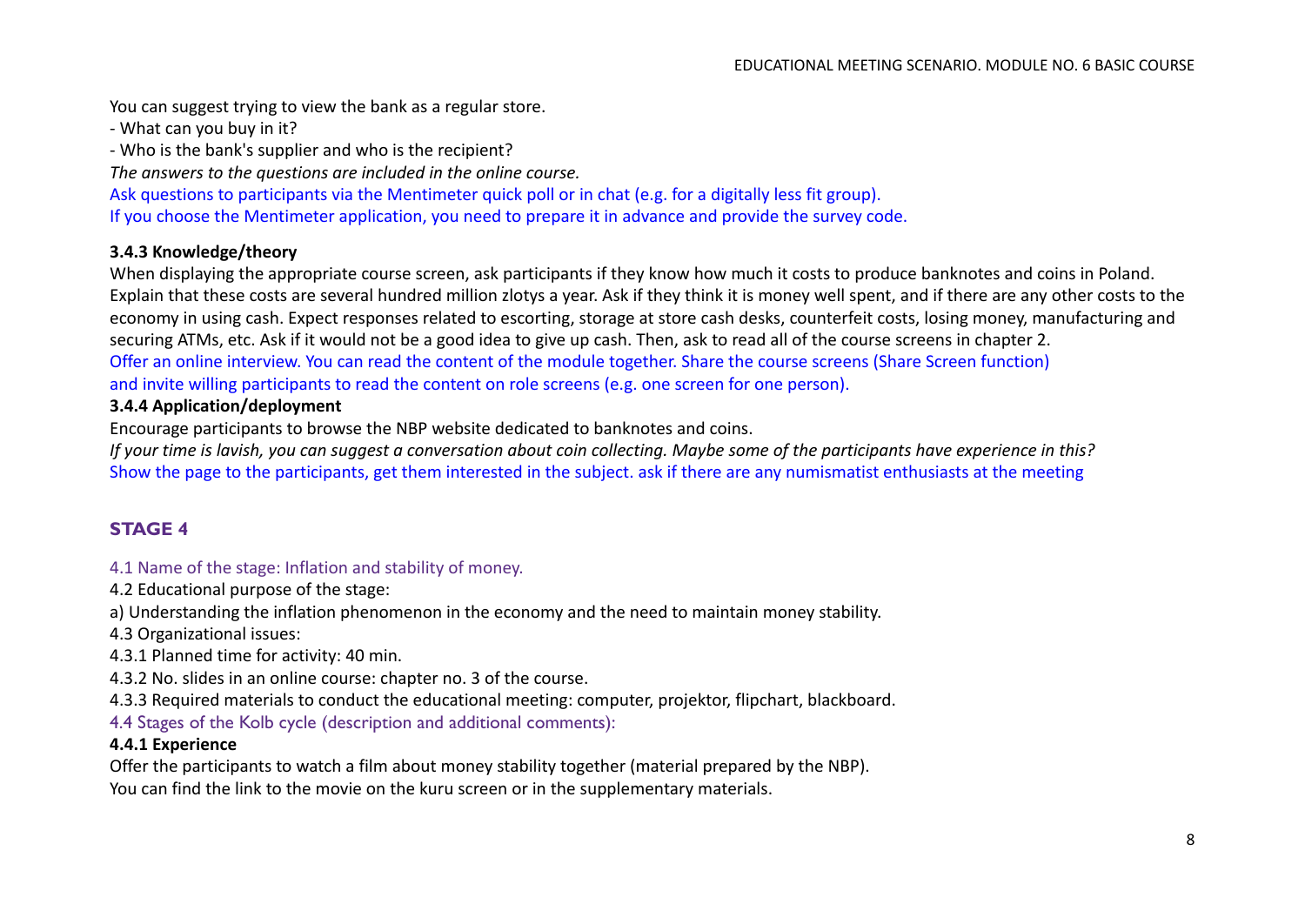# **4.4.2 Reflection**

Ask whether, after watching the video, participants feel how much the stability of money has an impact on daily life.

Then explain that taking care of it is the primary and most important responsibility of the central bank.

Ask if they have an idea of how the bank is taking care of this stability. Most likely there won't be many replies.

If any suggestions are made, don't go into details and continue the conversation.

Possible suggestions can be written on a flipchart / blackboard. It's just an attempt to pay attention to what will happen next.

Ask the same questions to the participants at the online meeting and ask them to speak to the camera.

## **4.4.3 Knowledge/theory**

Ask to read the inflation slides. While others are reading, draw an axis with the inflation target on the flipchart/ blackboard.

The inflation target is 2.5% with a symmetrical band for deviations of +/- 1 percentage point.

For inflation understood as the annual percentage change in the consumer price index.

*Slides require attention, so ask for silence and read the descriptions carefully.*

*These are not complicated issues, but it is very easy to get lost if you do not read in silence and concentration.*

You can try to prepare a drawing of the axis with the inflation target on the Whiteboard.

## **4.4.4 Application/deployment**

Divide the participants into groups of 3-4 people and ask the question: The Monetary Policy Council estimates that inflation may rise to 5%. What do you suggest to do to keep the inflation target? (answer: reduce the amount of money; increase interest rates).

Ask a group representative to present the results of the group's work.

Ask for an explanation of the answer. The correct explanation is one that goes through the following stages:

less money -> money increases -> you can buy more with it -> because prices go down.

You can repeat this exercise proposing a different level of prices expected by the Monetary Policy Council.

You can prepare the exercise in Breakout Rooms, use the Jamboard application or share a PowerPoint presentation with a table.

# **STAGE 5**

# 5.1 Name of the stage: Central bank interest rates.

5.2 Educational purpose of the stage:

a) understand how the central bank operates interest rates and how it affects each of us and the entire economy.

5.3 Organizational issues:

5.3.1 Planned time for activity: 30 min.

5.3.2 No. slides in an online course: chapter no. 4 of the course.

5.3.3 Required materials to conduct the educational meeting: computer, projektor, flipchart, blackboard.

5.4 Stages of the Kolb cycle (description and additional comments):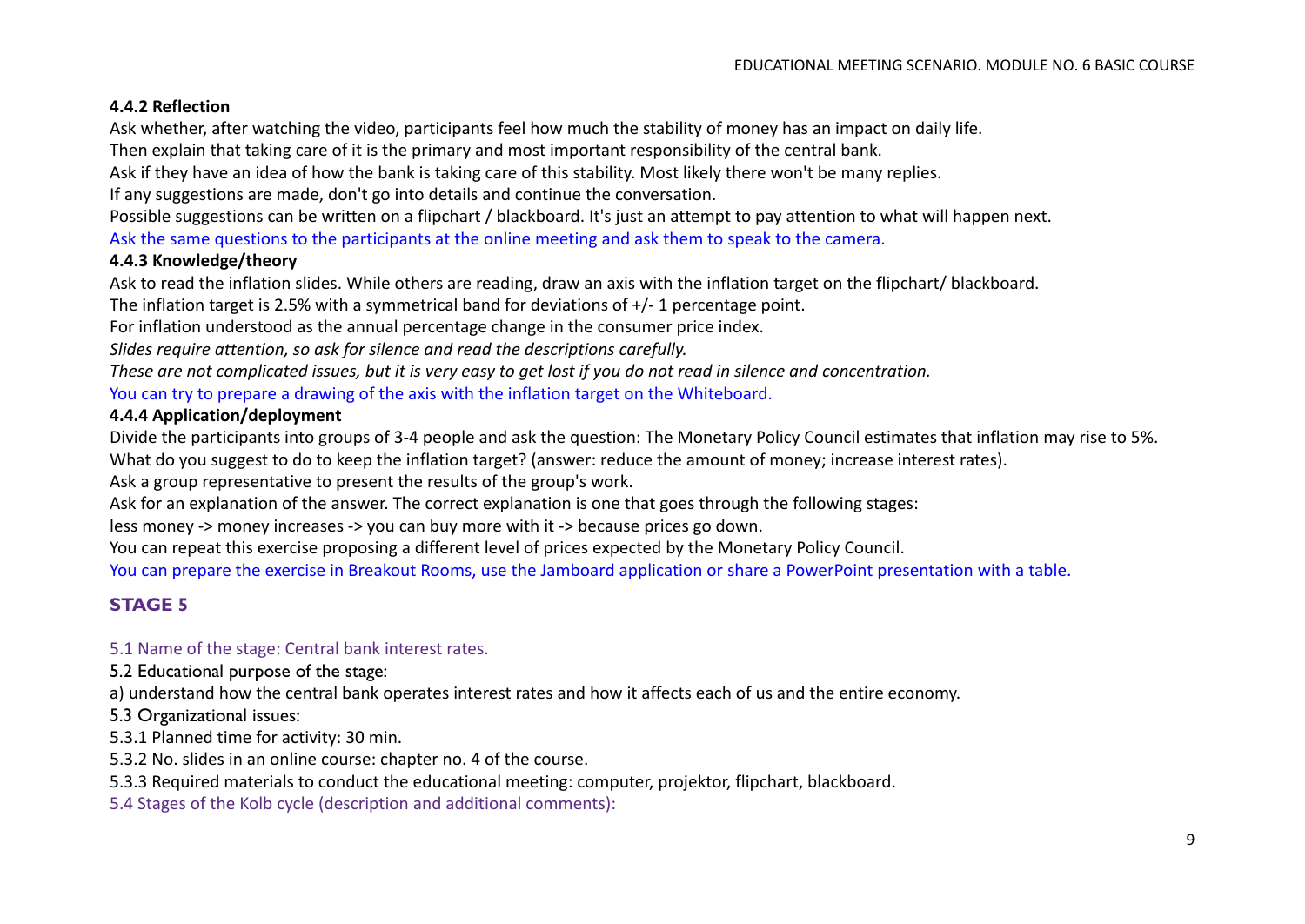## **5.4.1 Experience**

Ask the participants if they have ever heard (e.g. in the news) information that the Monetary Policy Council lowered interest rates.

Has this information been passed on to anyone present?

Ask if anyone knows the amount of any NBP interest rate.

You can ask questions in the group forum and ask for a speech to the camera, if anyone would like to speak.

#### **5.4.2 Reflection**

Discuss with participants that in recent times the volatility of the reference rate is small, but at one time (about 20 years ago) this volatility was much higher. Ask if anyone knows why. Explain that one of the activities that make our economy much more stable than 20 years ago is the operation of the central bank, also in the field of interest rates.

## **5.4.3 Knowledge/theory**

Ask participants to read the slides of Chapter no. 4 of the online course and pay attention to the information about the consequences of changing central bank interest rates, i.e. what does an increase / decrease in interest rates mean?

Participants go through the course on their own. You can suggest that those willing to share their screen (Share Screen function) and read successive screens aloud for the whole group.

#### **5.4.4 Application/deployment**

Draw a table on a flipchart as shown below and ask participants to fill in the blank column where the heading is: "Central bank rates" and ask in which row to enter **↑** and which row should be entered into **↓**. The actual table should look like the one below. Ask participants what needs to be done to lower the price level (answer: rates up) and what needs to be done to raise the level (answer: rates down).

| <b>Central bank rates</b> | The amount of money | Value for money | How much can you buy with it | because the prices went in |
|---------------------------|---------------------|-----------------|------------------------------|----------------------------|
|                           |                     |                 |                              |                            |
|                           |                     |                 |                              |                            |

To present a table, share the file on a large screen (Share Screen function) and ask which arrows should be used to complete it.

# **STAGE 6**

6.1 Name of the stage: Summary and conclusion.

6.2 Educational purpose of the stage:

a) summary of the educational content of the course module

6.3 Organizational issues: